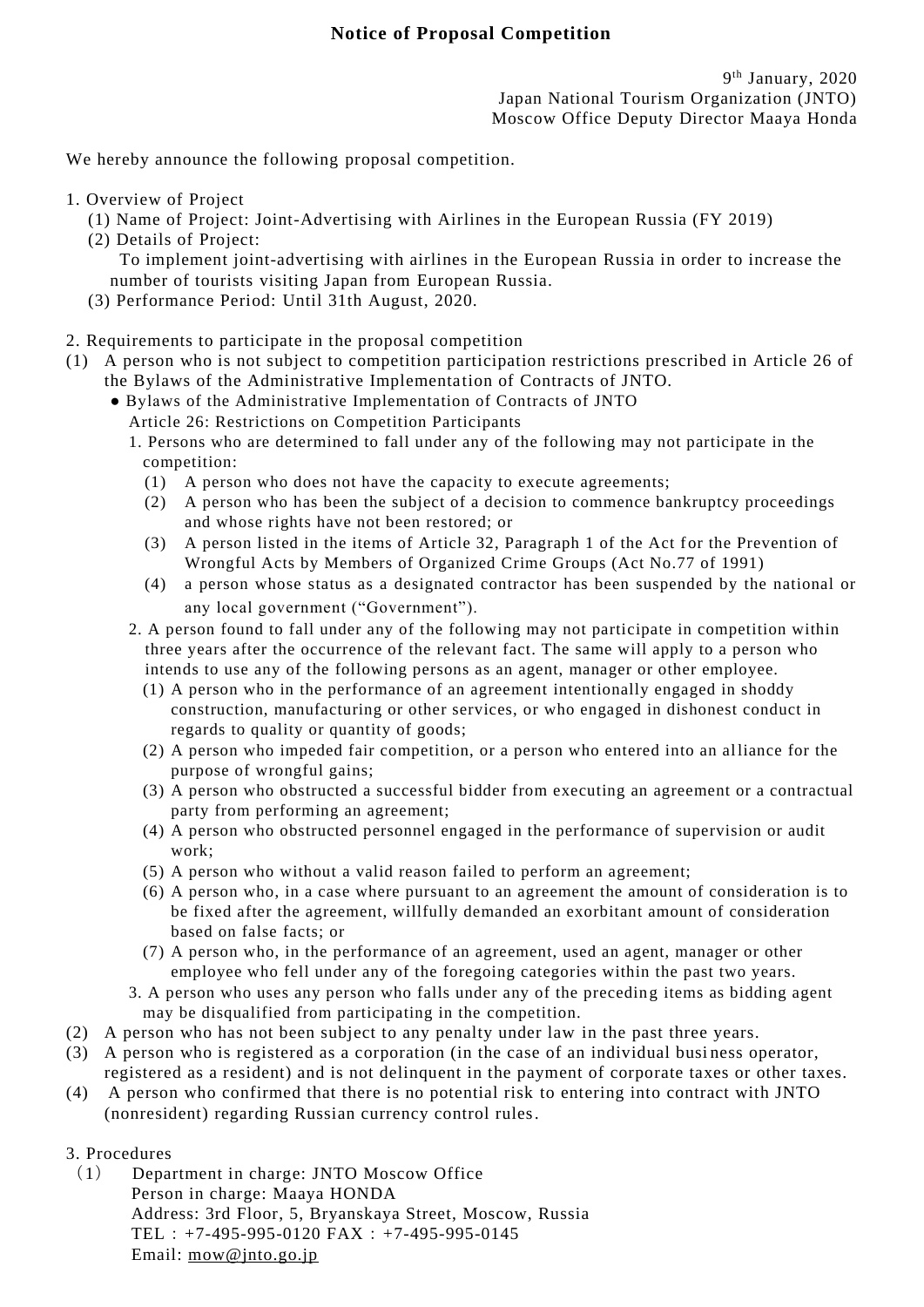- (2) Period and method of delivery of the Request for Proposals From 9<sup>th</sup> January until 12 pm, 30<sup>th</sup> January, 2020 (Moscow time). The Request for Proposals will be delivered by hand or via e-mail. If delivery of the Request for Proposals is desired, please contact the person mentioned in (1) above in advance.
- (3) Deadline, place and method of submission of proposal Submit to  $(1)$  above by 12 pm,  $31<sup>th</sup>$  January, 2020 (Moscow time). Limited to hand delivery or mail (in the case of mail, the proposal must be received by the submission deadline, and record of delivery must be certifiable).

The following documents are to be submitted to JNTO at time of submission of proposal. (A copy of the Unified Qualification for Participating in Tendering Procedures across all Japan's ministries and government agencies may be substituted for the following documents.)

- ① Certificate of corporate unified state register (EGRUL)
- ② Tax registration certificate
- ③ Authorized copy of the representative director's passport
- ④ Company Profile (Please specify the following items.)
- (1) Company name
- (2) Company address
- (3) Representative's contact information (E-mail, Web etc.)
- (4) Service provision included in the plan
- (5) Contact information of the person in charge (contact address of the project manager)

\* Copies of these documents, made by camera or photocopier, are acceptable un der the condition that they are the same size as the original and high-quality.

- (4) An explanatory meeting will not be held.
- (5) Upon receiving a proposal, JNTO will conduct a preliminary review meeting and may request the proponent to provide additional information on the proposal. If required, further meetings will be held.

## 4. Others

- (1) The language used in the procedures shall be in English or Japanese (and Russian if needed), and the currency shall be Russian ruble.
- (2) Inquiries for related information should be directed to the person in 3.(1) above.
- (3) Expenses for preparation and submission of the proposal will be borne by the person proposing the proposal.
- (4) There will be no secondary use of a submitted proposal without the permission of the person who submitted the relevant proposal.
- (5) If a proposal contains any matters that are not true, such proposal will be invalidated, and the applicant who entered such matters may be suspended from participating in public bids.
- (6) If in regards to the content of a selected proposal, there is a request on the basis of the screening standards for JNTO's information announcements, such disclosure will be made using documents prepared in advance to be disclosed.
- (7) A person whose proposal has been selected is a person who was specified as the most suitable person as a result of the proposal competition, but until agreement procedures are completed pursuant to JNTO's accounting and other rules, no contractual relation ship will arise between such person and JNTO.
- (8) To verify whether a person who submitted a proposal satisfies the requirements for participating in the proposal competition of section 2 above, a credit check may be performed. There may be cases where, even after selection, in light of the results of such credit check, an agreement will not be executed.
- (9) Any person receiving an order will be responsible for payment to tax authorities of any value-added taxes and other taxes.
- (10) The result of the proposal competition consisting of the following information shall be published: the name and address of an entity whose proposal is selected, the name of an individual who represents such entity, and the date of selection of such entity's proposal.
- (11) This Project shall be conditioned on adoption of the Japanese Government's supplementary